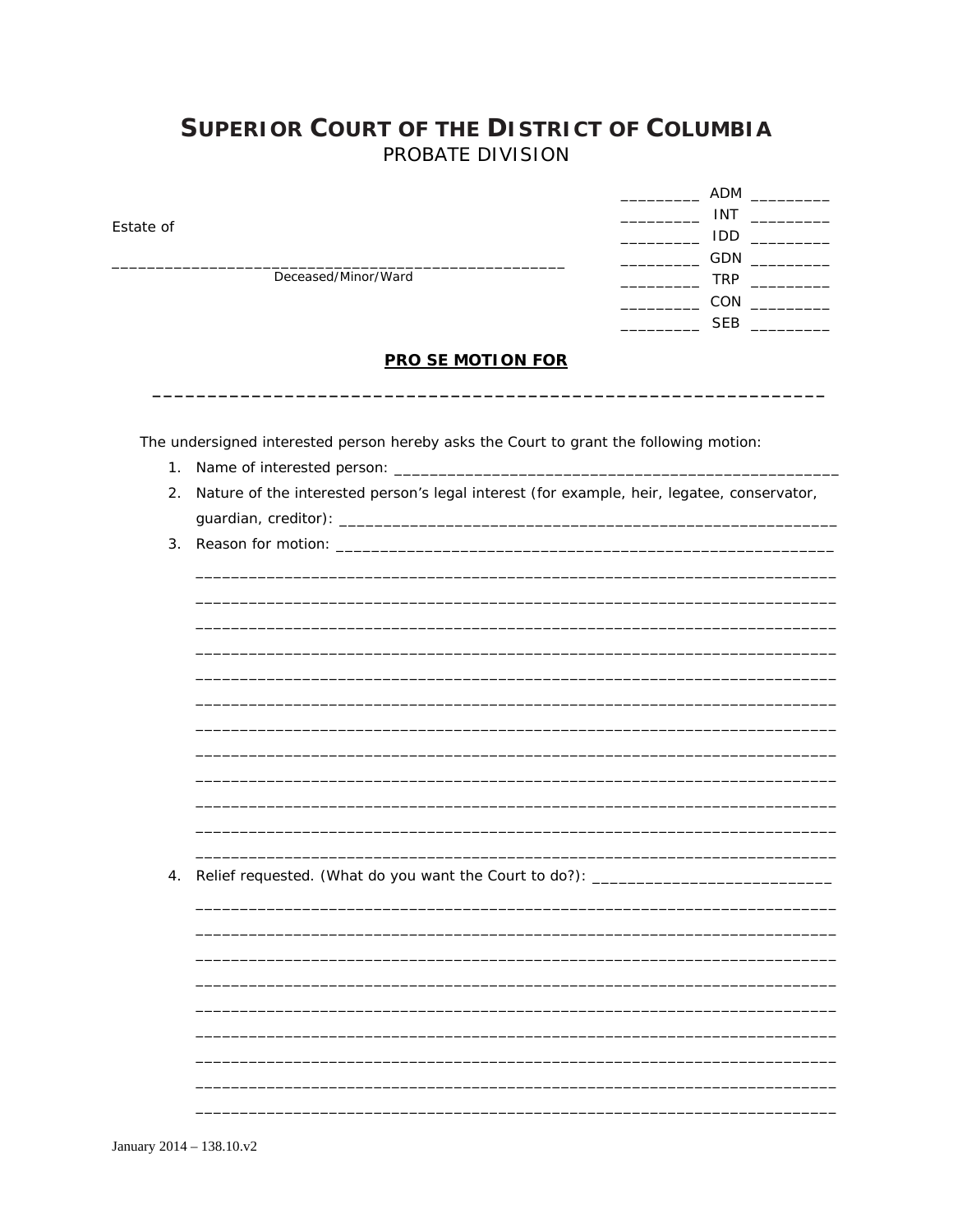WHEREFORE movant asks that this motion be granted.

\_\_\_\_\_\_\_\_\_\_\_\_\_\_\_\_\_\_\_\_\_\_\_\_\_\_\_\_\_\_\_\_\_\_\_\_ **Signature** 

\_\_\_\_\_\_\_\_\_\_\_\_\_\_\_\_\_\_\_\_\_\_\_\_\_\_\_\_\_\_\_\_\_\_\_\_\_\_\_\_\_ Typed name

\_\_\_\_\_\_\_\_\_\_\_\_\_\_\_\_\_\_\_\_\_\_\_\_\_\_\_\_\_\_\_\_\_\_\_\_ Address (actual address/not Post Office Box)

\_\_\_\_\_\_\_\_\_\_\_\_\_\_\_\_\_\_\_\_\_\_\_\_\_\_\_\_\_\_\_\_\_\_\_\_\_\_\_\_\_ \_\_\_\_\_\_\_\_\_\_\_\_\_\_\_\_\_\_\_\_\_\_\_\_\_\_\_\_\_\_\_\_\_\_\_\_\_\_\_\_\_

\_\_\_\_\_\_\_\_\_\_\_\_\_\_\_\_\_\_\_\_\_\_\_\_\_\_\_\_\_\_\_\_\_\_\_\_\_ Telephone number

\_\_\_\_\_\_\_\_\_\_\_\_\_\_\_\_\_\_\_\_\_\_\_\_\_\_\_\_\_\_\_\_\_\_\_\_\_\_\_\_\_\_ Email address

\_\_\_\_\_\_\_\_\_\_\_\_\_\_\_\_\_\_\_\_\_\_\_\_\_\_\_\_\_\_\_\_\_\_\_\_\_\_ Bar number (if filer is an attorney)

The \$20.00 filing fee is enclosed made payable to "Register of Wills."

## **CERTIFICATE OF SERVICE**

| I certify that on the _____ day of ___________________                                 | $\mu$ , 20 $\mu$ , a copy of this filing was either                                                    |
|----------------------------------------------------------------------------------------|--------------------------------------------------------------------------------------------------------|
|                                                                                        | eServed in accordance with the provisions of Administrative Order 13-15 or served by first class mail, |
| postage prepaid, on the following persons (list names and complete mailing addresses): |                                                                                                        |